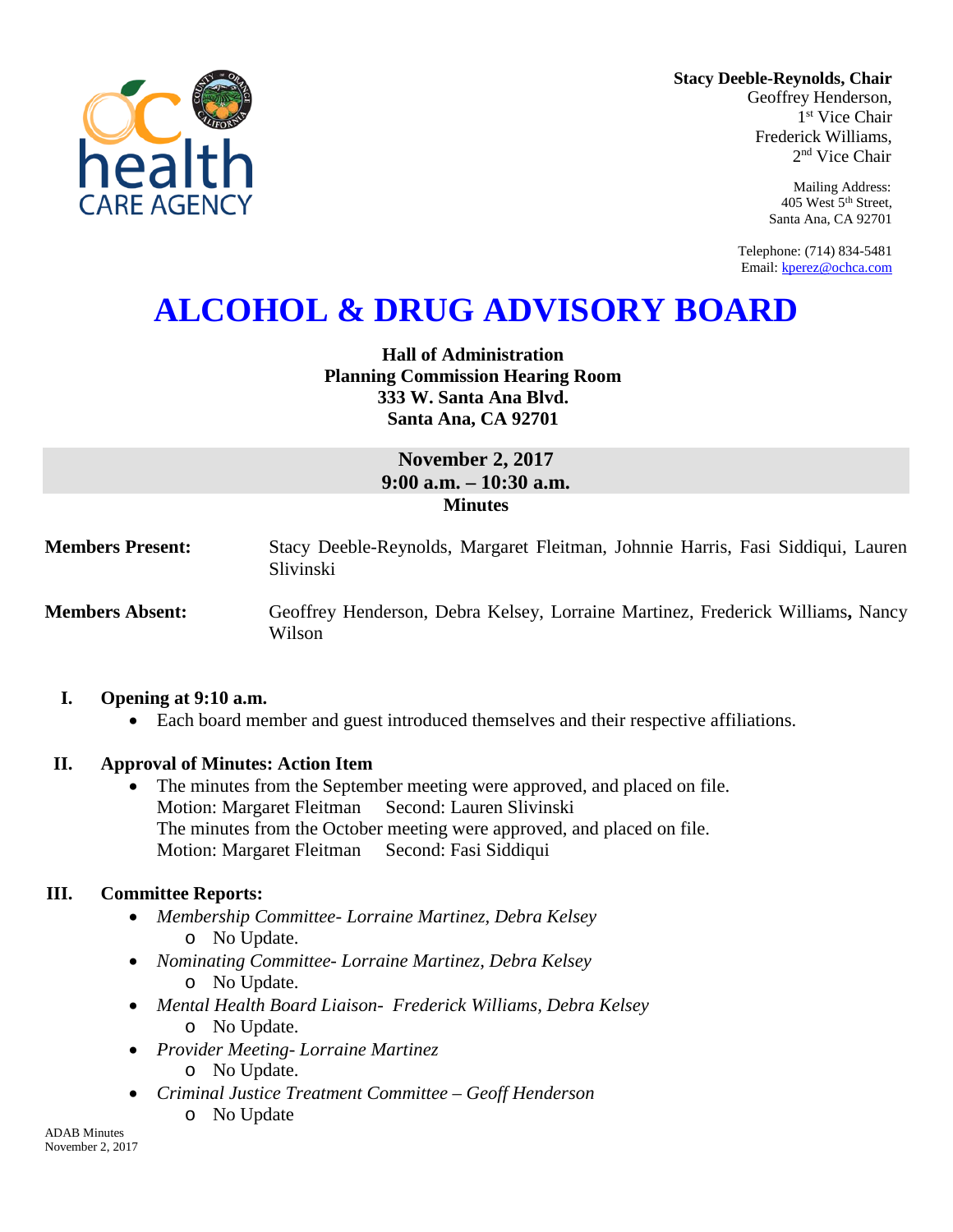- *Community Forum Planning Committee – Geoff Henderson, Lorraine Martinez, Debra Kelsey, Margaret Fleitman*
	- o No Update.
- Community Collaborative Committee:
	- o *Drug Prevention Coalition: Margaret Fleitman*
		- Through the City of Mission Viejo rolled out their *Monitor, Secure and Destroy* program in early October. Volunteers went out to the community and distributed posters and postcards on how to monitor, secure and destroy medications. Coalition volunteer members visited doctors, dentists, pharmacists and coffee houses. A demonstration video was promoted over a week in Mission Viejo. Another event, *Walk Against Drugs* event in October 21, where the coalition had a booth with the City and were able to reach a lot of people and raise awareness.
	- o *Orange County RX & OTC Coalition: Margaret Fleitman*
		- No Update*.*
	- o *Orange County Substance Abuse Prevention Network (OCSAPN): Stacy Deeble-Reynolds*
		- The OCSAPN Annual Conference took place on October 6<sup>th</sup>. Linda Kerns Community Prevention Award was awarded to Mindy Hawkins, a teacher in Laguna Beach who does a lot of great prevention work with students. Nancy Colosino who helped build the Irvine Prevention Coalition was also awarded this award. HCA staff facilitated a discussion to gather input in helping build the AOD Strategic Plan which takes place every 5 years.
	- o *Mental Health Services Act (MHSA) Steering Committee: Lorraine Martinez, Geoff Henderson*
		- No Update*.*

# **IV. Old Business:**

• Elections – Geoff Henderson will be Chair, Fredrick Williams 1<sup>st</sup> Vice Chair, and Margaret Fleitman as 2nd Vice Chair starting in January of 2018.

# **V. New Business:**

• None

# **VI. BHS Update:**

*Annette Mugrditchian –* Sober living started in October for probationers who have completed residential treatment, expanding from the AB109 population to include those on formal probation. We are still waiting for Naloxone shipment, which has no date but should be coming soon. We are estimated to start Drug Medi-Cal on March 1, 2018. We are still trying to identify providers and get them certified. A provider meeting will take place on November 14 to provide information about documentation and trainings, among other topics. RFPs will be released soon for outpatient residential withdrawal management and sober living within the next month. RFP is due to close for the 24/7 Prop 47 re-entry facility and in addition, there will be three in-reach workers that will be co-located at the jail to connect those being released that need to be linked to the re-entry facility. We will be going to the Board for about 25 additional positions that will be working strictly in the jails that will perform case management, discharge planning and linkages for those in the jails outside of the Prop 47 population.

*Sandra Fair –* A date for the Public Forum on the Opioid Crisis has been set for the afternoon of January 24, 2018 at the Delhi Center. This is the first of two forums, with the second one in March being a policy forum. We continue to receive back responses on our surveys and the workgroup will